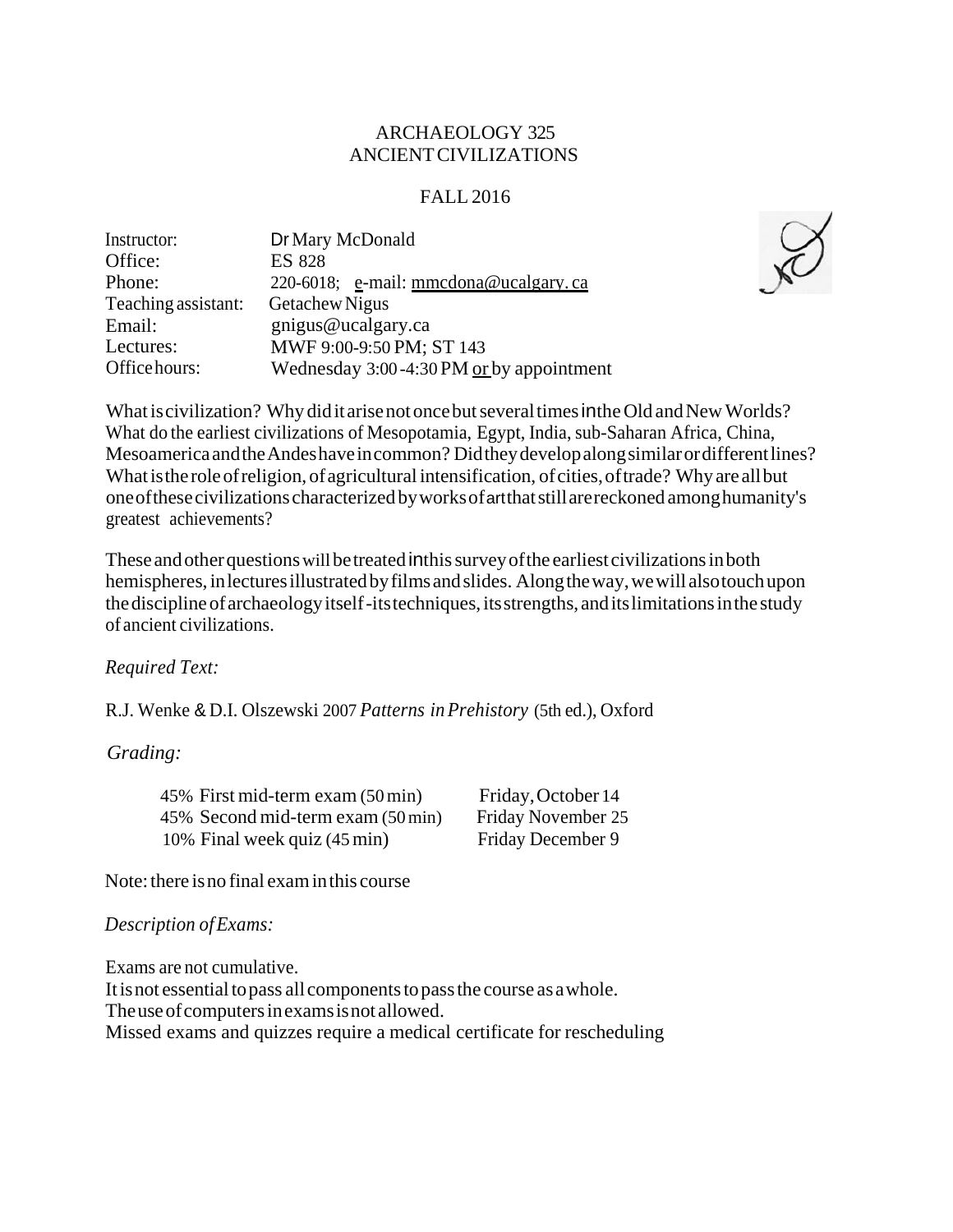*Grading Scheme (%)*

| $A+90-100$     | A 85-89.5      | $A - 80 - 84.5$      |
|----------------|----------------|----------------------|
| $B+ 76.5-79.5$ | <b>B</b> 73-76 | $B - 70-72.5$        |
| $C+66.5-69.5$  | $C$ 63-66      | $C - 60 - 62.5$      |
| $D+$ 55-59.5   | $D = 50-54.5$  | $F = 49.5$ and below |

*Lecture and reading schedule:*

This schedule is approximate. Timing may vary. Films will be shown to supplement some lectures.

Students are responsible for their own note taking. Notes posted on Desire-to-Learn are minimal outlines and are not a substitute for in-class note-taking. Please be on time and prepared for lectures. Preparation involves completing the required readings before attending class.

Week1:

--Introduction. Ancient civilizations defined.

--Approaches to the study of ancient civilizations.

Reading: Wenke&Olszewski chapter 7

Week 2:

--Mesopotamia. Background to the civilization

--The study of ancient civilization: an archaeological approach Reading: chap. 6, p. 246-260; chap 8 to p. 341

Week3:

--Early Mesopotamian civilization. -A history of Mesopotamian civilization. Reading: chap. 8,p. 341 ff.

Week 4:

--Features of the Mesopotamian civilization --Background to civilization in Egypt Reading: chap9

Week 5: --A history of the Egyptian civilization 1st mid-term exam: Friday, October 14

Week 6: --History of Egyptian civilization (ctd) --Features of the Egyptian civilization

Week 7: --Mesopotamian and Egyptian civilizations compared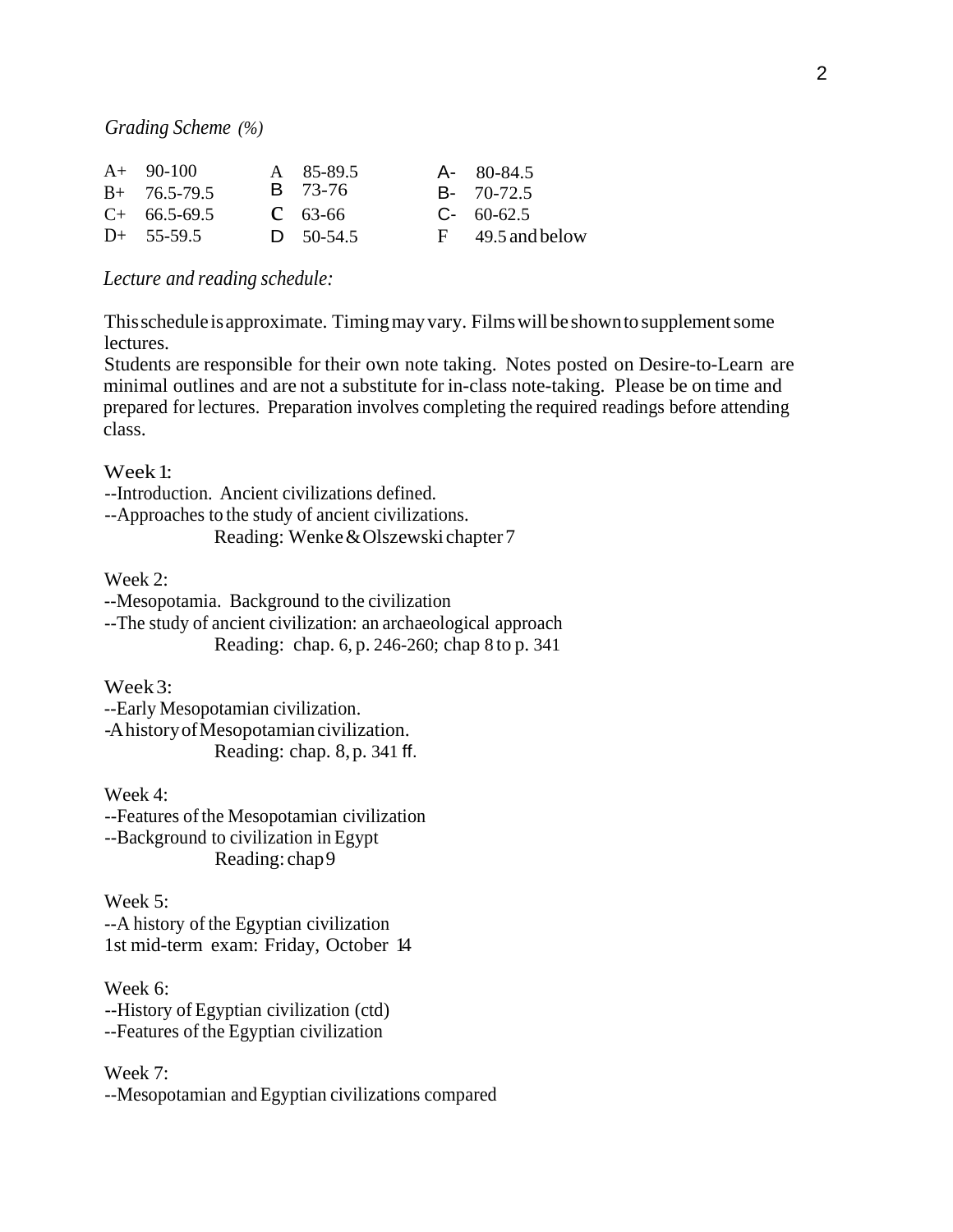--The Indus civilization Reading: chap. 10

Week 8: --The Indus civilization (continued) --The earliest civilization in sub-Saharan Africa

Week 9: --Development of the North Chinese civilization Reading:chap.11 Reading days

Week 10: --Features ofthe North Chinese civilization --Background to civilization inMesoamerica Reading:chap.13

Week 11: --Civilization in Mesoamerica: the Maya 2nd mid-term exam: Friday Nov. 25

Week 12: --Civilization in Mesoamerica: the Aztecs. --Background to civilization in the Andes Reading:chap.14

Week 13: --Features of the Andean civilization --Ancient civilizations: a summary Final quiz: Friday December 9

Plagiarism and Cheating:

Plagiarism: "to steal and pass offthe ideas orwords of another asone'sown" (Webster's). Plagiarismwillnotbetolerated andwillautomaticallyresultinafailinggradeforthe submission. Any student caught plagiarizing will also be subject to additional University sanctions. Students are expected to be familiar with the Department of Anthropology and Archaeology's policy on intellectual honesty.

Deferred Exams:

Deferral of a mid-term exam must be cleared with the instructor. Deferral will be granted only in cases of personal injury, illness, or immediate family emergency. An official note or other documentation explaining the reason for the absence is required. Deferral of the final exam requires Registrar approval.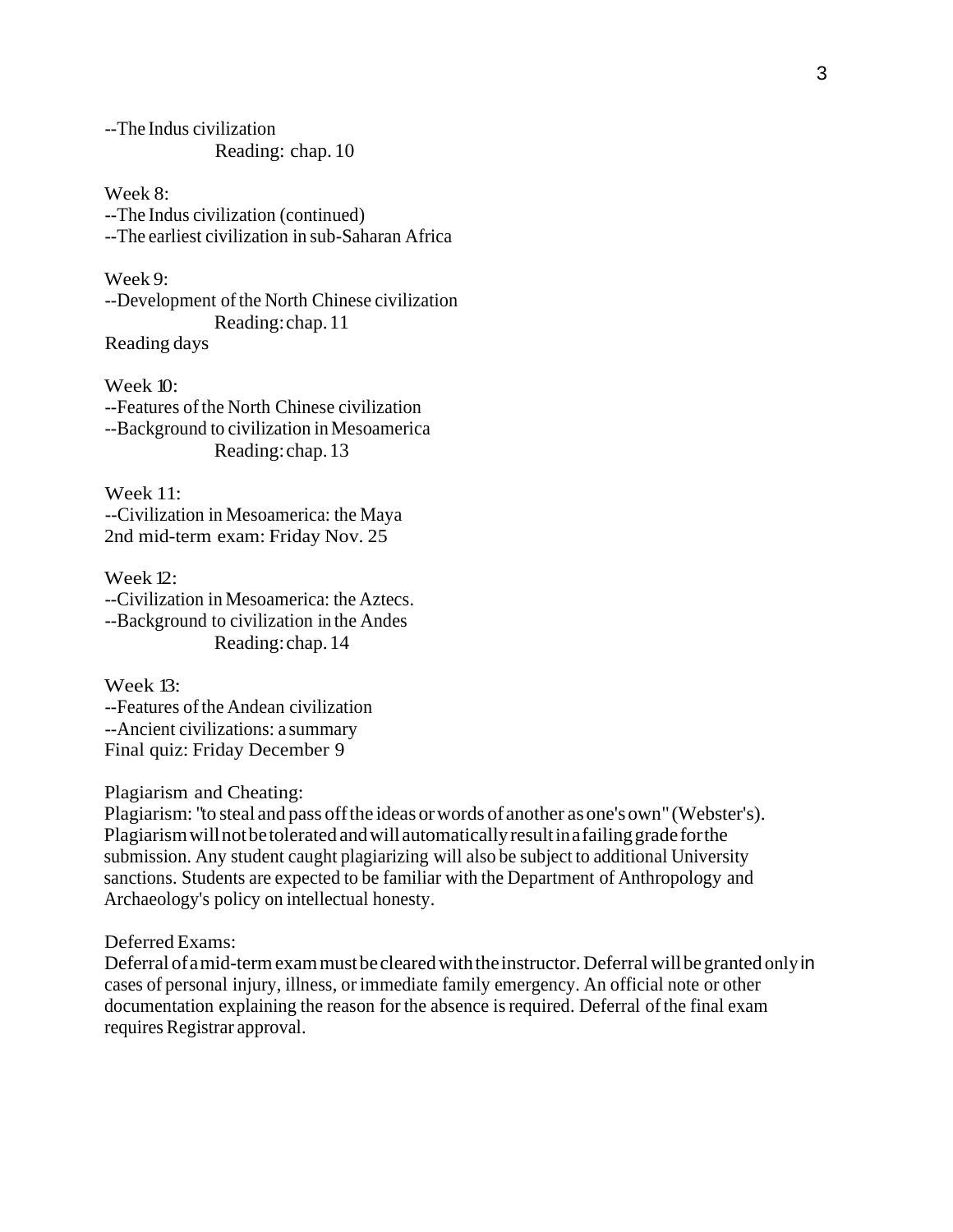Academic Accommodations:

The academic accommodations policy can be found at [http://wwwucalgary.ca/access/accommodations/policy.](http://wwwucalgary.ca/access/accommodations/policy)

It is the student's responsibility to request academic accommodations. If you are a student with a documented disability who may require academic accommodations and have not registered with Student Accessibility Services, please contact them at 403-220-6019. Students that have not registered with the SAS are not eligible for formal academic accommodations. More information about the academic accommodations can be found at [http://wwww.ucalgary.ca/access.](http://wwww.ucalgary.ca/access)

#### Emergency Evacuation:

In the event of an emergency that requires evacuation, please refer to the following link to becomefamiliarwiththeassemblypointsfortheclass:

[httj>s://www.ucalgary.ca/emergencyplan/home/evacuation-assembly-points/assembly-points](http://www.ucalgary.ca/emergencyplan/home/evacuation-assembly-points/assembly-points)

## USRI:

At the University of Calgary, feedback furnished by students through the Universal Student Ratings of Instruction (USRI) survey provides valuable information to help with evaluating instruction, enhancing learning and teaching, and selecting courses [\(www.ucalgary.ca/usri\).](http://www.ucalgary.ca/usri)) Your responses are appreciated -please participate in USRI Surveys.

The Department of Anthropology and Archaeology's FOIP (Freedom of Information and Privacy) policy requires all reports/examinations to be returned to students during classtime or the instructor's office hours. Any term work not picked up will be placed in the Anthropology Office (ES 620) for distribution. Any student not wishing to have their work placed in the office must make alternate arrangements with the course instructorearly in the term.

Freedom of Information and Protection of Privacy Act:

TheUniversityofCalgaryiscommittedtoprotectingtheprivacyofindividualswhoworkand studyattheUniversityorwhootherwiseinteractwiththeUniversityinaccordancewiththe standards set out in the Freedom of Information and Protection of Privacy Act.

Please refer to the following link for detailed information: <http://www.ucalgary.ca/secretariat/system/files/foip%20overview.pdf>

The Department of Anthropology and Archaeology's FOIP (Freedom of Information and Privacy) policy requires all reports/examinations to be returned to students during classtime or the instructor's officehours. Anytermwork notpicked upwillbeplaced intheAnthropology and Archaeology Office (ES620) for distribution. Any student not wishing to have their work placedintheofficemustmakealternatearrangementswiththecourseinstructorearlyinthe term.